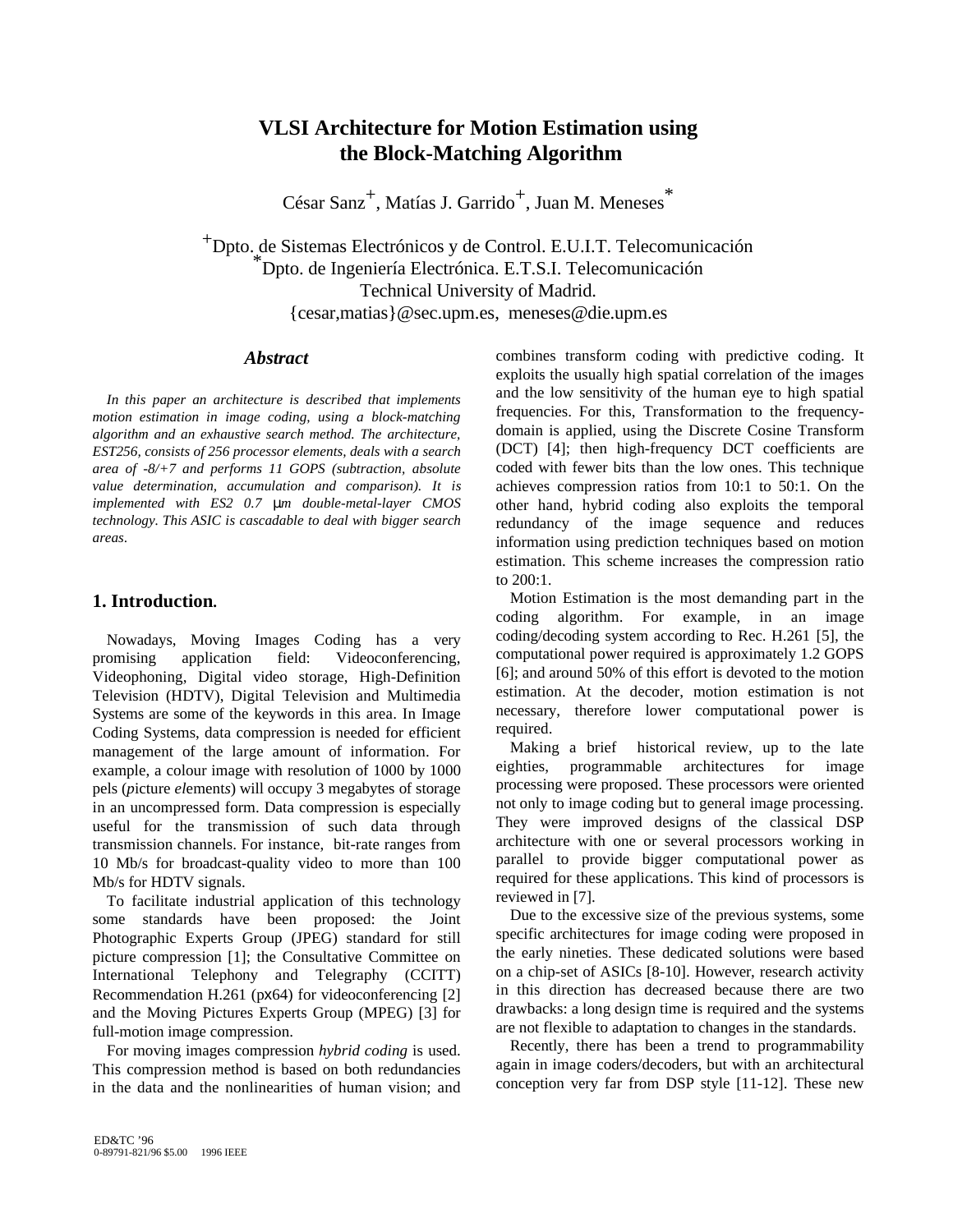architectures are based on a very optimised RISC core processor (with an instruction set oriented to the application) and a set of specialised processing units (coprocessors) for those tasks that require a higher computational power. The RISC core executes the functions related to the system control including management of the coprocessor activities as well as some simpler pieces of the coding algorithm. One of these coprocessors is dedicated to Motion Estimation.

In section 2 motion estimation is reviewed. The proposed architecture is explained in section 3, and section 4 shows a comparison between this realisation and some commercial chips for motion estimation. Finally, section 5 concludes the results.

# **2. Motion estimation.**

To implement motion estimation in coding image applications, the most popular and widely used method, due to its easy implementation, is the block-matching algorithm (BMA).



The BMA divides the image in squared blocks and compares each block in the current frame (reference block) with those within a reduced area of the previous frame (search area) looking for the most similar one, as shown in figure 1. This matching procedure is made by determining the optimum of the selected cost function. We can describe the problem at three levels:

At the first level, the *searching algorithm* choice is set. The most accurate one is the exhaustive (also called fullsearch), consisting of the evaluation of the cost function in all and every possible locations of the reference block within the search area. The major drawback of this method is its computational cost which strongly increases as the search area does. In fact,  $(2p+1)^2$  evaluations of the cost function are required, where *p* is the maximum displacement of the reference block within the search area in the four spatial directions.

In order to decrease the number of evaluations of the cost function, several special search strategies have been proposed. In this way reductions by, at least one order of magnitude, are possible. However, they can lead to a local rather than a global optimum. In [13] a comparative summary of the most relevant of these strategies can be found.

The choice of the *cost function* is at the second level of the problem description. Two functions are the most commonly used: the Mean Square Error (MSE) and the Minimum Mean Absolute Error (MAE). In these kind of applications, simulations show that MSE and MAE perform very similarly [14]. For this reason MAE is the most widely adopted because of its simpler computational complexity (hardware multiplier is not required). This function is presented in (1), where *N* is the block size, *x* are the pels in the reference block; and  $x_A$  are those within the search area.

$$
D(i, j) = \frac{1}{N^2} \sum_{m=1}^{N} \sum_{n=1}^{N} |x(m,n) - x_A(m+i, n+j)| \quad (1)
$$

Finally, in the third level are the *hardware architectures* capable of supporting the two previous levels. The computational power that these architectures must provide is extremely high. For example, for 720x576 pels<sup>1</sup> images, at a rate of 25 Hz, a search area of 16 pels in each direction, full-search algorithm and using MAE as the function cost, 34 GOPS are necessary; considering as operations: subtraction, absolute value determination and accumulation [15]. To undertake this intensive computation, massively parallel and intensively pipelined implementations are required. On the other hand, the large amount of data managed, mainly in the search area, demands highly efficient data-flow and memory architecture, so the bandwidth required remains attainable. For the previous example, the peak bit-rate needed is larger than 800 Mb/s.

#### **3. The proposed architecture.**

#### **3.1. Architecture description.**

The proposed architecture, EST256, is a generalisation of the one described in [16] but with a higher number of processor elements (PE) as well as better performance. There are also some additional new features: management of the image boundaries is included in the device, as well as additional hardware resources for an easier connection of several devices working in parallel to increase the search window size. Some differences in data-flow are also introduced to facilitate this parallel connection without increasing the bandwidth requirements in the previous frame memory. These aspects are described below.

<sup>&</sup>lt;sup>1</sup> Image resolution in MPEG-2 standard.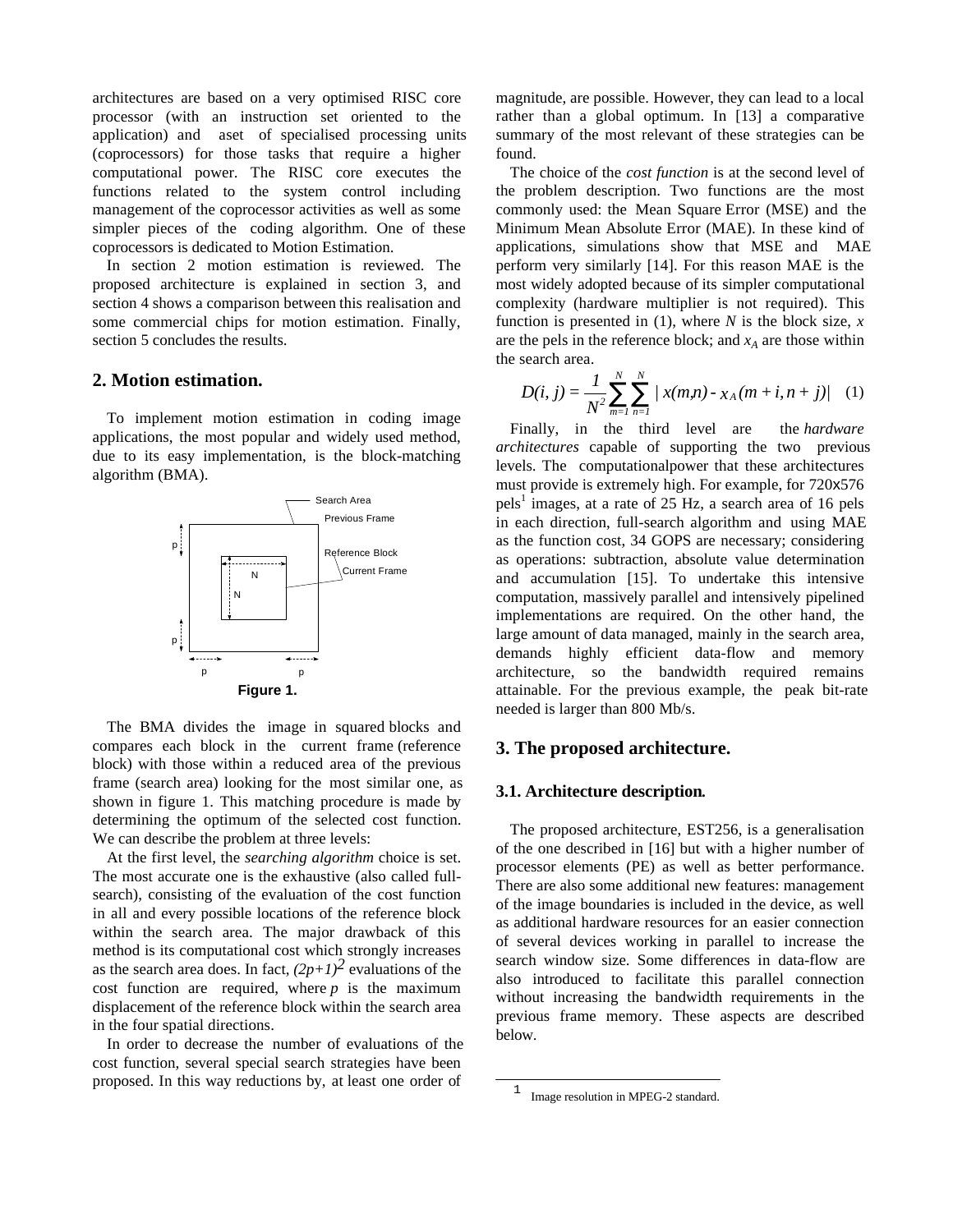The implementation of the cost function expressed in (1) can be decomposed as shown in figure 2. In EST256, the **i** and **j** loops are performed in parallel and therefore it is necessary to have  $(2p+1)^2$  PEs and the motion vector is computed in  $N^2$  operation cycles.

$$
\begin{array}{l} \text{for } (\text{ie} - \text{p};\, \text{i} \leq \text{p};\, \text{i} \!+\! \cdot)\{\text{for } (\text{je} - \text{p};\, \text{j} \leq \text{p};\, \text{j} \!+\! \cdot)\{\text{for } (m\!=\!1;\, m\!\leq\! N;\, m\!+\! \cdot)\{\text{for } (n\!=\!1;\, n\!\leq\! N;\, n\!+\! \cdot)\{\text{D(i,j)} \!+\!=\!\mid x(m,n)\!-\!x_A(m\!+\!i,n\!+\!j)\mid;\,\} \end{array}
$$
\n
$$
\}
$$
\nFigure 2. Algorithm decomposition.

The block size used is 16x16 pels according to H.261 and MPEG-2 [17] standards and the affordable search area is -8/+7. The number of PEs working concurrently is 256 and each single processor computes the cost function for one of the 256 possible locations of the reference block within the search area. The array outputs the motion vector corresponding to each reference block, 256 cycles after the last pel of the block has been entered into the array. Figure 3 shows the block diagram of the PE. The *Sub* block is a 8-bits subtractor (luminance pels have 8-bits positive values, from 0 to 255) and *Acc* is a 16-bits accumulator to avoid overflow.



**Figure 3.** Basic diagram of the processor element.

Figure 4 shows the arrangement of the 256 processor array. To reduce the required bandwidth, EST256 has three 8-bits input ports. After initial latency, the Comparator block inputs one error computation in each



**Figure 4.** EST256 architecture.

cycle and compares it with the previous minimum, storing the lowest. The Boundaries block disables the Comparator when its input value is not valid, this condition arises for some locations of the blocks located on the top, bottom, left and right boundaries of the image. The architecture provides the minimum error value, the coordinates of the motion vector for this position and the error value for the (0,0) motion vector (without movement).

#### **3.2. Data flow.**

The ordering of pels in the image is by horizontal bands, each 16-pels high, as shown in figure 5. The pels within each band are read by columns, from top to bottom, simultaneously from the three input ports available in the motion estimator. In Table 1, the sequence of operations in the PEs and the data flow is shown: the pels within the search area are used by all processors in the same cycle, while pels from the reference block are delayed one cycle per PE.



**Figure 5.** Pels organisation.

The PE#1 and all of them on 1+16n positions ( $0 \le n \le 15$ ) in the array use pels only from Upper band and compute the error in the locations whose upper left corner has (0,i) coordinates, with 0≤i≤15. However, the rest of PEs use data from both Upper and Lower bands and its architecture slightly differs from figure 3 including a multiplexer for appropriate band selection.

When the initial latency is elapsed (512 cycles), the circuit

Table 1

| Т        | Ref    | Upper Lower     | <b>PE#1</b>       | <b>PE#2</b>       | <b>PE#3</b>       |  |  |  |  |
|----------|--------|-----------------|-------------------|-------------------|-------------------|--|--|--|--|
| 0        | r(0,0) | b(0,0)          | $r(0,0)-b(0,0)$   |                   |                   |  |  |  |  |
| 1        | r(1,0) | b(1,0)          | $r(1,0)-b(1,0)$   | $r(0,0)-b(1,0)$   |                   |  |  |  |  |
| 2        | r(2,0) | b(2,0)          | $r(2,0)-b(2,0)$   | $r(1,0)-b(2,0)$   | $r(0,0)-b(2,0)$   |  |  |  |  |
| 3        | r(3,0) | b(3,0)          | $r(3,0)-b(3,0)$   | $r(2,0)-b(3,0)$   | $r(1,0)-b(3,0)$   |  |  |  |  |
| 4        | r(4,0) | b(4,0)          | $r(4,0)-b(4,0)$   | $r(3,0)-b(4,0)$   | $r(2,0)-b(4,0)$   |  |  |  |  |
|          |        |                 |                   |                   |                   |  |  |  |  |
| 15       |        | r(15,0) b(15,0) | $r(15,0)-b(15,0)$ | $r(14,0)-b(15,0)$ | $r(13,0)-b(15,0)$ |  |  |  |  |
| 16       | r(0,1) | b(0,1) b(16,0)  | $r(0,1)-b(0,1)$   | $r(15,0)-b(16,0)$ | $r(14,0)-b(16,0)$ |  |  |  |  |
| 17       | r(1,1) | b(1,1) b(17,0)  | $r(1,1)-b(1,1)$   | $r(0,1)-b(1,1)$   | $r(15,0)-b(17,0)$ |  |  |  |  |
| $\cdots$ |        |                 |                   |                   |                   |  |  |  |  |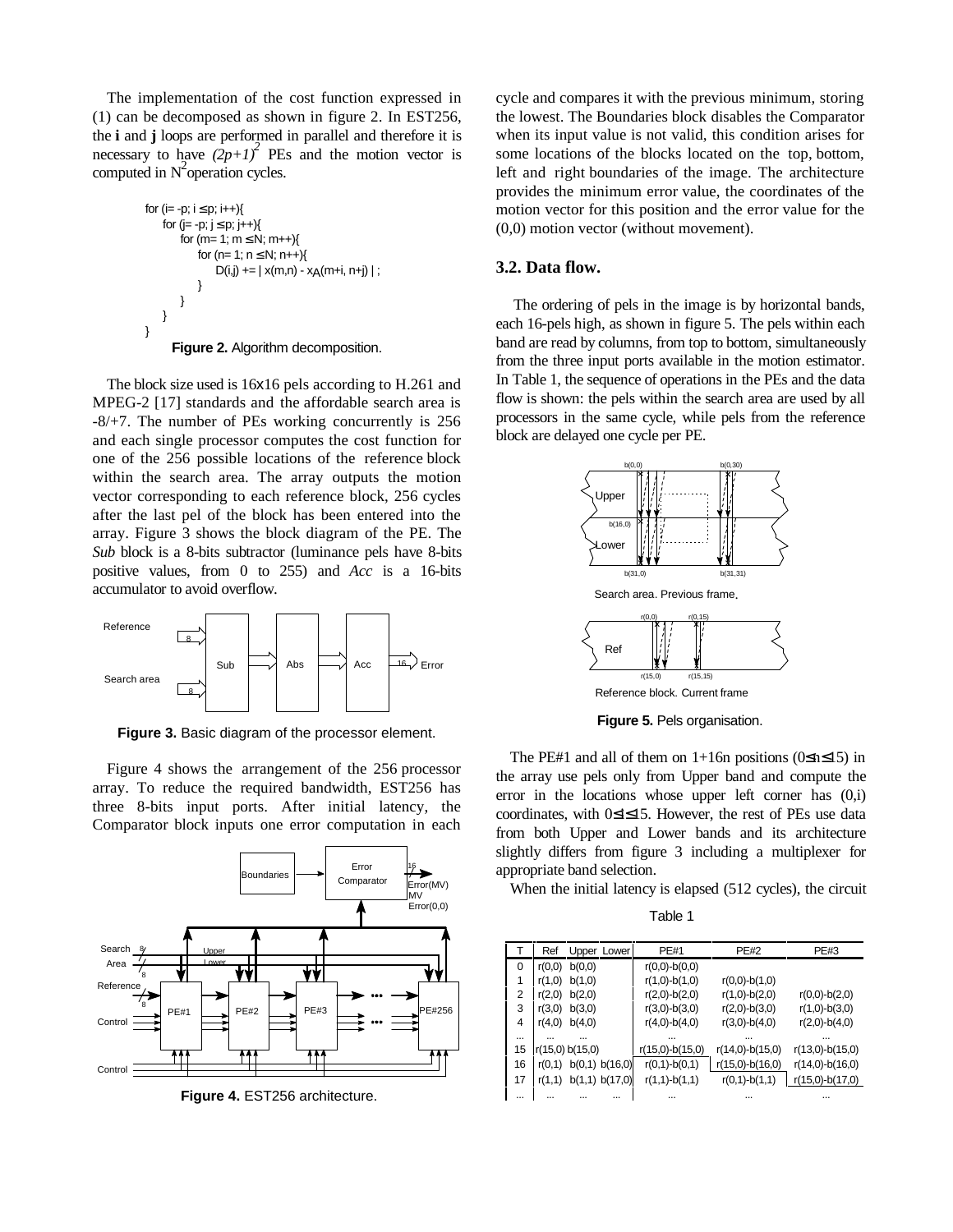provides new results every 256 cycles (this is the time required for inputting a new reference block into the array). This is possible because the error function computation for block  $I$  is concurrent with the computation for block  $I+I$ , (the next on the right or the first from the left of the following slice or image frame) so pels within the search area that are coincident to both *I* and *I+1* blocks*,* are reused.

#### **3.3. Design Methodology.**

The first step was the design of a VHDL low-level model of the processor element and the array, as well as the ancillary elements (FIFOs and multiplexers) to connect the system appropriately to the frame memory. After functional simulations had been validated and before the system was physically implemented, we observed that using automatic synthesis tools from VHDL descriptions did not provide a good solution because the high number of PEs would require the optimisation of their area. In this way, full-custom design methodologies become a better approach but the design time required is too long. Therefore we consider a semi-custom solution helped by the use of data-path compiler tools, as an intermediate scheme that provides reasonable area and speed features.

In Table 2, the features of the ASIC we have developed are shown.

Table 2

| Technology                   | ES2 dml CMOS 0,7 µm |  |  |  |  |  |
|------------------------------|---------------------|--|--|--|--|--|
| Chip size                    | 10.6 mm x 12.6 mm   |  |  |  |  |  |
| Data-path block size (4 PEs) | 2.617 um x 424 um   |  |  |  |  |  |
| <b>Clock frequency</b>       | 20 MHz              |  |  |  |  |  |
| # equiv. transistors         | 604.566             |  |  |  |  |  |
| # signal pads                | 67                  |  |  |  |  |  |

Figure 6 shows the layout of the ASIC. The 64 dotted rectangular blocks are modules generated by the ES2



**Figure 7.** Multiplexing logic in data-path block.

data-path compiler. The 256-to-1 16 bits wide multiplexer necessary to connect PEs outputs to Comparator input is distributed inside data-path blocks, as shown in figure 7. Moreover, each four data-path blocks row multiplexes its error outputs in the same way. This solution reduces complexity with some speed penalty. The Boundaries block, the Comparator and the final 16-to-1 multiplexer are implemented using standard cells.

#### **4. Comparison with commercial ICs.**

 In this section, EST256 is compared to STI3220 (SGS-Thomson) [18] and L64720 (LSI Logic) [19]. Both of them can also implement full-search BMA with blocks of 16x16 pels and a  $-8/+7$  search area, using MAE as the cost function. In Table 3 some differences are shown. Table 3

| Feature              | L64720   | STI3220  | <b>EST256</b> |  |  |
|----------------------|----------|----------|---------------|--|--|
| Frames per second    | 12       | 44       | 49            |  |  |
| Frame mem acc. time  |          | 98 ns    | 98 ns         |  |  |
| Boundaries control   | external | external | integrated    |  |  |
| Input ports (8 bits) | $2+1$    | $3 + 1$  | $2+1$         |  |  |

The number of frames per second has been calculated at maximum clock frequency considering 720x576 pel images.

The required access time to the previous frame memory has been calculated in better-case, considering only one access per clock cycle, therefore FIFO delay-lines must be used: two FIFOs of 11.264 bytes each, for STI3220 which has three input ports, and only one for EST256 (see figure 8, for a block diagram of system connection). This time has not been considered in L64720 because this device can not afford the 25 frames/s required.



**Figure 8**. Previous frame memory connection diagram.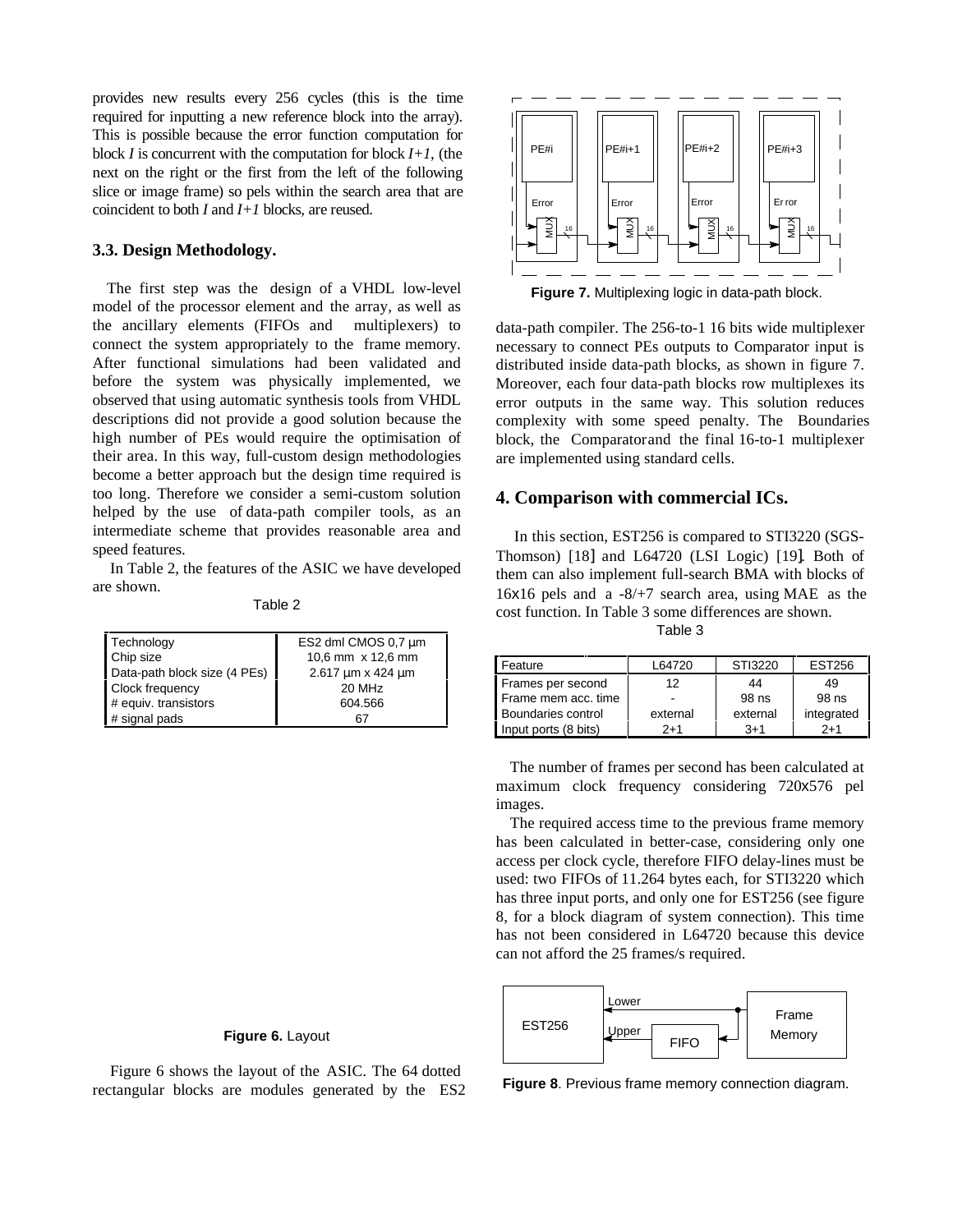In STI3220 and L64720 the boundaries management must be controlled by external logic. However, our architecture includes the boundaries control that can be adapted to different frame size.

Finally, as the minimum search area compliant with MPEG-2 standard is -16/+15, it is necessary to use several devices, working in parallel, to keep real-time video requirements. With the three devices that we are comparing, it is possible to build systems connecting four chips to deal with this search area, but in EST256 some specific facilities has been included to simplify this task: the architecture outputs the Reference block with a 256-cycles delay by means of a dedicated output port, moreover, the output results (the minimum error, the motion vector and the error in the origin) can be randomly accessed any time during 256 cycles. In figure 9 a system block diagram is shown. As it can be seen only two external FIFOs are needed and the frame memory bandwidth remains the same.



**Figure 9.** System block diagram for -16/+15 search area.

### **5. Conclusions.**

In this paper we describe a specific architecture that implements motion estimation in image coding, using a full search block-matching algorithm. The proposed architecture performs 11 GOPS for the operations: subtraction, absolute value determination, accumulation and comparison. The allowable pel-rate in the ASIC is faster than the one required in the MPEG-2 standard and cascaded chips can be used to deal with bigger search areas. For example, using four devices, a -16/+15 search area (minimum search area in MPEG-2) can be afforded.

#### **6. Acknowledgements.**

This work is being supported by a grant TIC95-0791 from the *Comisión Interministerial de Ciencia y Tecnología* (CICYT) of the Spanish Government.

### **7. Bibliography.**

- [1] G.K. Wallace. "The JPEG Still Picture Compression Standard". *Communications of the ACM*. Vol. 34, nº4. April 1991.
- [2] M. Liu. "Overview of the px64 Kbits/s Video Coding Standard". *Communications of the ACM*. Vol. 34,nº 4, April 1991.
- [3] D. Le Gall. "MPEG: A video Compression Standard for Multimedia Applications". *Communications of the ACM*. Vol 34, nº 4, April 1991.
- [4] K.R. Rao & P. Yip. "Discrete Cosine Transform. Algorithms, Advantages, Applications". Academic Press Inc. 1990.
- [5] CCITT. Recommendation H.261. Dec. 1990. "Line transmission on non-telephone signals. Video codec for audiovisual services at p x 64 kbit/s".
- [6] K. Guttag et al. "A single-Chip Multiprocessor For Multimedia: The MVP". *IEEE Computer Graphics and Applications*. Nov, 1992. pp 53-64.
- [7] Konstantinides, V. Bhaskaran. "Monolithic Architectures for Image Processing and Compression" *IEEE Computer Graphics & Applications*. Nov 1992.
- [8] H. Fujiwara et al. " An All-ASIC Implementation of Low Bit-Rate Video Decoder". *IEEE Trans. on Circuits and Systems*. Jun 1992.
- [9] P.A. Ruetz et al. "A High-Performance Full-Motion Compression Chip Set". *IEEE Trans. on Circuits and Systems*. Jun, 1992.
- [10] I. Tamitani et al. "An Encoder/Decoder Chip Set for the MPEG Video Standard". IEEE ICASSP-92, CS Press, Los Alamitos, Calif., 1992.
- [11] D. Bursky. "Improved DSP ICs Eye New Horizons". *Electronics Design*. Nov 11, 1993.
- [12] P. Pirsch, N. Demassieux, W. Gehrke. "VLSI Architectures for Video Compression-A Survey". *Proceedings of the IEEE*. Vol. 83 No 2. Feb 1995.
- [13] M. Ghanbari. "The Cross-Search Algorithm for Motion Estimation". *IEEE Trans. on Communications*. Vol. 38 No 7. Jul 1990.
- [14] R. Srinivasan, K.R. Rao. "Predictive coding based on efficient motion estimation". *IEEE Trans. on Communications*. Vol COM-33, Aug 1985.
- [15] T. Komarek, P. Pirsch. "Array Architectures for Block Matching Algorithms". *IEEE Trans. on Circuits and Systems*. Vol 36, No 10, Oct 1989.
- [16] K.M. Yang, M.T. Sun, L. Wu. "A Family of VLSI Designs for the Motion Compensation Block-Matching Algorithm". *IEEE Trans. on Circuits and Systems*. Vol 36, No 10, Oct 1989.
- [17] ISO/IEC JTC1/SC29. Recommendation H.262. Nov. 1993. "Generic Coding of Moving Pictures and Associated Audio".
- [18] "STI3220 Motion Estimation Processor". Advance data. July 1992. SGS-Thomson.
- [19] "L64720 Video Motion Estimation Processor (MEP)". May 1994. LSI Logic.